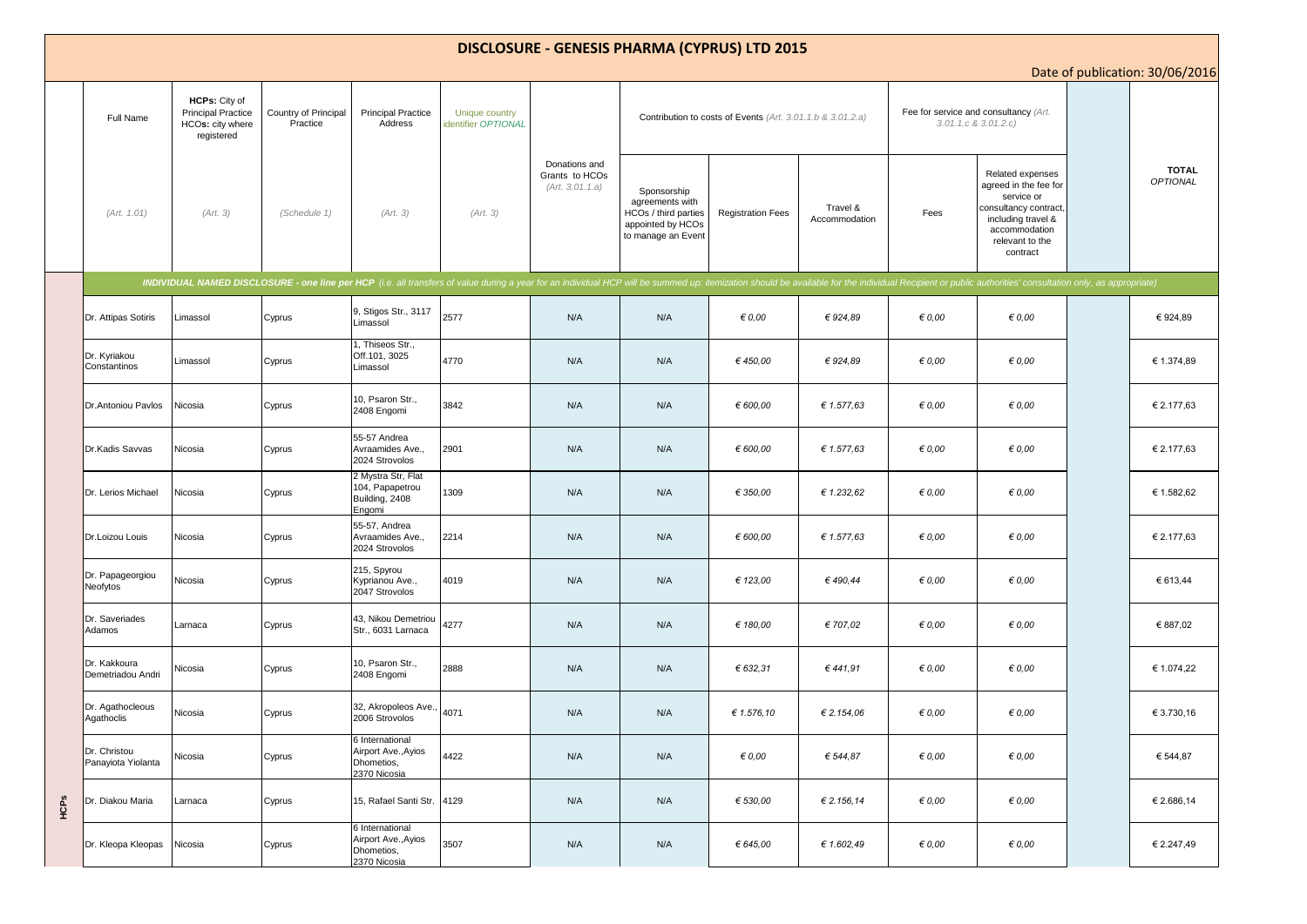| <b>DISCLOSURE - GENESIS PHARMA (CYPRUS) LTD 2015</b>                                                                                                                                                                           |                                                                              |                                                                                    |                                                                                           |                                                                                                            |                                                    |                                                                                                   |                          |                           |                                                                  |                                                                                                                                                        |  |                          |
|--------------------------------------------------------------------------------------------------------------------------------------------------------------------------------------------------------------------------------|------------------------------------------------------------------------------|------------------------------------------------------------------------------------|-------------------------------------------------------------------------------------------|------------------------------------------------------------------------------------------------------------|----------------------------------------------------|---------------------------------------------------------------------------------------------------|--------------------------|---------------------------|------------------------------------------------------------------|--------------------------------------------------------------------------------------------------------------------------------------------------------|--|--------------------------|
| Date of publication: 30/06/2016                                                                                                                                                                                                |                                                                              |                                                                                    |                                                                                           |                                                                                                            |                                                    |                                                                                                   |                          |                           |                                                                  |                                                                                                                                                        |  |                          |
| Full Name                                                                                                                                                                                                                      | HCPs: City of<br><b>Principal Practice</b><br>HCOs: city where<br>registered | Country of Principal<br>Practice                                                   | <b>Principal Practice</b><br>Address                                                      | Unique country<br>dentifier OPTIONAL                                                                       |                                                    | Contribution to costs of Events (Art. 3.01.1.b & 3.01.2.a)                                        |                          |                           | Fee for service and consultancy (Art.<br>$3.01.1.c$ & $3.01.2.c$ |                                                                                                                                                        |  |                          |
| (Art. 1.01)                                                                                                                                                                                                                    | (Art. 3)                                                                     | (Schedule 1)                                                                       | (Art. 3)                                                                                  | (Art. 3)                                                                                                   | Donations and<br>Grants to HCOs<br>(Art. 3.01.1.a) | Sponsorship<br>agreements with<br>HCOs / third parties<br>appointed by HCOs<br>to manage an Event | <b>Registration Fees</b> | Travel &<br>Accommodation | Fees                                                             | Related expenses<br>agreed in the fee for<br>service or<br>consultancy contract,<br>including travel &<br>accommodation<br>relevant to the<br>contract |  | <b>TOTAL</b><br>OPTIONAL |
| Dr. Kyriallis Kyriakos                                                                                                                                                                                                         | Nicosia                                                                      | Cyprus                                                                             | 20, Lefkotheou Ave,<br>2054 Strovolos                                                     | 1870                                                                                                       | N/A                                                | N/A                                                                                               | $\epsilon$ 0,00          | € 518,87                  | $\epsilon$ 0,00                                                  | € 0,00                                                                                                                                                 |  | € 518,87                 |
| Dr. Protopapas<br><b>Michalis</b>                                                                                                                                                                                              | Nicosia                                                                      | Cyprus                                                                             | 55-57 Andrea<br>Avraamides Ave.,<br>2024 Strovolos                                        | 3752                                                                                                       | N/A                                                | N/A                                                                                               | $\epsilon$ 0.00          | 60,00                     | € 960,00                                                         | 60,00                                                                                                                                                  |  | € 960,00                 |
| Dr. Pantzaris Marios                                                                                                                                                                                                           | Nicosia                                                                      | Cyprus                                                                             | 6 International<br>Airport Ave., Ayios<br>Dhometios,<br>2370 Nicosia                      | 3179                                                                                                       | N/A                                                | N/A                                                                                               | € 844,50                 | € 2.341,32                | € 2.460,00                                                       | € 495,00                                                                                                                                               |  | € 6.140,82               |
| Dr. Papacostas<br>Savvas                                                                                                                                                                                                       | Vicosia                                                                      | Cyprus                                                                             | 6 International<br>Airport Ave., Ayios<br>Dhometios,<br>2370 Nicosia                      | 2708                                                                                                       | N/A                                                | N/A                                                                                               | € 645,00                 | € 1.615,49                | $\epsilon$ 0,00                                                  | 60,00                                                                                                                                                  |  | € 2.260,49               |
| Dr. Pouyiouros<br>Constantinos                                                                                                                                                                                                 | Vicosia                                                                      | Cyprus                                                                             | 20, Lefkotheou Ave.,<br>2054 Strovolos                                                    | 2734                                                                                                       | N/A                                                | N/A                                                                                               | € 530,00                 | € 2.122,14                | $\epsilon$ 0,00                                                  | 60,00                                                                                                                                                  |  | € 2.652,14               |
| Dr. Sidiropoulou<br>Sofia                                                                                                                                                                                                      | Paphos                                                                       | Cyprus                                                                             | 30, Ellados Ave.,<br>8020 Paphos                                                          | 3310                                                                                                       | N/A                                                | N/A                                                                                               | 60,00                    | € 744,87                  | $\epsilon$ 0,00                                                  | 60,00                                                                                                                                                  |  | € 744,87                 |
| Dr. Zamba<br>Papanicolaou Eleni                                                                                                                                                                                                | Vicosia                                                                      | Cyprus                                                                             | 6 International<br>Airport Ave., Ayios<br>Dhometios,<br>2370 Nicosia                      | 3192                                                                                                       | N/A                                                | N/A                                                                                               | € 645,00                 | € 1.677,08                | $\epsilon$ 0.00                                                  | € 0.00                                                                                                                                                 |  | € 2.322,08               |
| Dr. Astras Georgios                                                                                                                                                                                                            | Nicosia                                                                      | Cyprus                                                                             | 215, Spyrou<br>Kyprianou Ave, 2047 3667<br>Strovolos                                      |                                                                                                            | N/A                                                | N/A                                                                                               | $\epsilon$ 0.00          | € 1.523,15                | $\epsilon$ 0,00                                                  | € 0.00                                                                                                                                                 |  | € 1.523,15               |
| Dr. Papamichail<br><b>Dimitrios</b>                                                                                                                                                                                            | Nicosia                                                                      | Cyprus                                                                             | 32, Akropoleos Ave.,<br>2006 Strovolos                                                    | 3318                                                                                                       | N/A                                                | N/A                                                                                               | €450,00                  | € 944,30                  | $\epsilon$ 0,00                                                  | € 0.00                                                                                                                                                 |  | € 1.394,30               |
|                                                                                                                                                                                                                                |                                                                              |                                                                                    |                                                                                           | OTHER, NOT INCLUDED ABOVE - where information cannot be disclosed on an individual basis for legal reasons |                                                    |                                                                                                   |                          |                           |                                                                  |                                                                                                                                                        |  |                          |
|                                                                                                                                                                                                                                |                                                                              | Aggregate amount attributable to transfers of value to such Recipients - Art. 3.02 |                                                                                           |                                                                                                            | N/A                                                | N/A                                                                                               | € 12.190,60              | €40.205,53                | € 2.880,00                                                       | €420,51                                                                                                                                                |  | € 55.696,64              |
| Number of Recipients in aggregate disclosure - Art. 3.02                                                                                                                                                                       |                                                                              |                                                                                    |                                                                                           |                                                                                                            | N/A                                                | N/A                                                                                               | 30                       | 33                        | 3                                                                | $\mathbf{1}$                                                                                                                                           |  | Optional                 |
| of the number of Recipients included in the aggreate disclosure in the total number of Recipients %<br>disclosed - Art. 3.02                                                                                                   |                                                                              |                                                                                    |                                                                                           |                                                                                                            | N/A                                                | N/A                                                                                               | 53,6                     | 58,9                      | 5,4                                                              | 1,8                                                                                                                                                    |  | N/A                      |
| INDIVIDUAL NAMED DISCLOSURE - one line per HCO (i.e. all transfers of value during a year for an individual HCO will be summed up: itemization should be available for the individual Recipient or public authorities' consult |                                                                              |                                                                                    |                                                                                           |                                                                                                            |                                                    |                                                                                                   |                          |                           |                                                                  |                                                                                                                                                        |  |                          |
| <b>Cyprus Medical</b><br>Association                                                                                                                                                                                           | Nicosia                                                                      | Cyprus                                                                             | 14, Thasou Str., 5th<br>Floor, Off.501, 1087<br>Nicosia                                   |                                                                                                            | $\epsilon$ 0.00                                    | € 2.350,25                                                                                        | $\epsilon$ 0.00          | $\epsilon$ 0.00           | $\epsilon$ 0,00                                                  | € 0.00                                                                                                                                                 |  | € 2.350,25               |
| <b>Cyprus Neurological</b><br>Society                                                                                                                                                                                          | Limassol                                                                     | Cyprus                                                                             | Nicolaou<br>Pentadromos<br>Center, Off.210,<br>P.O.Box 50339,<br>3603 Limassol,<br>Cyprus |                                                                                                            | $\epsilon$ 0,00                                    | € 1.100,00                                                                                        | $\epsilon$ 0,00          | $\epsilon$ 0,00           | $\epsilon$ 0,00                                                  | € 0,00                                                                                                                                                 |  | € 1.100,00               |